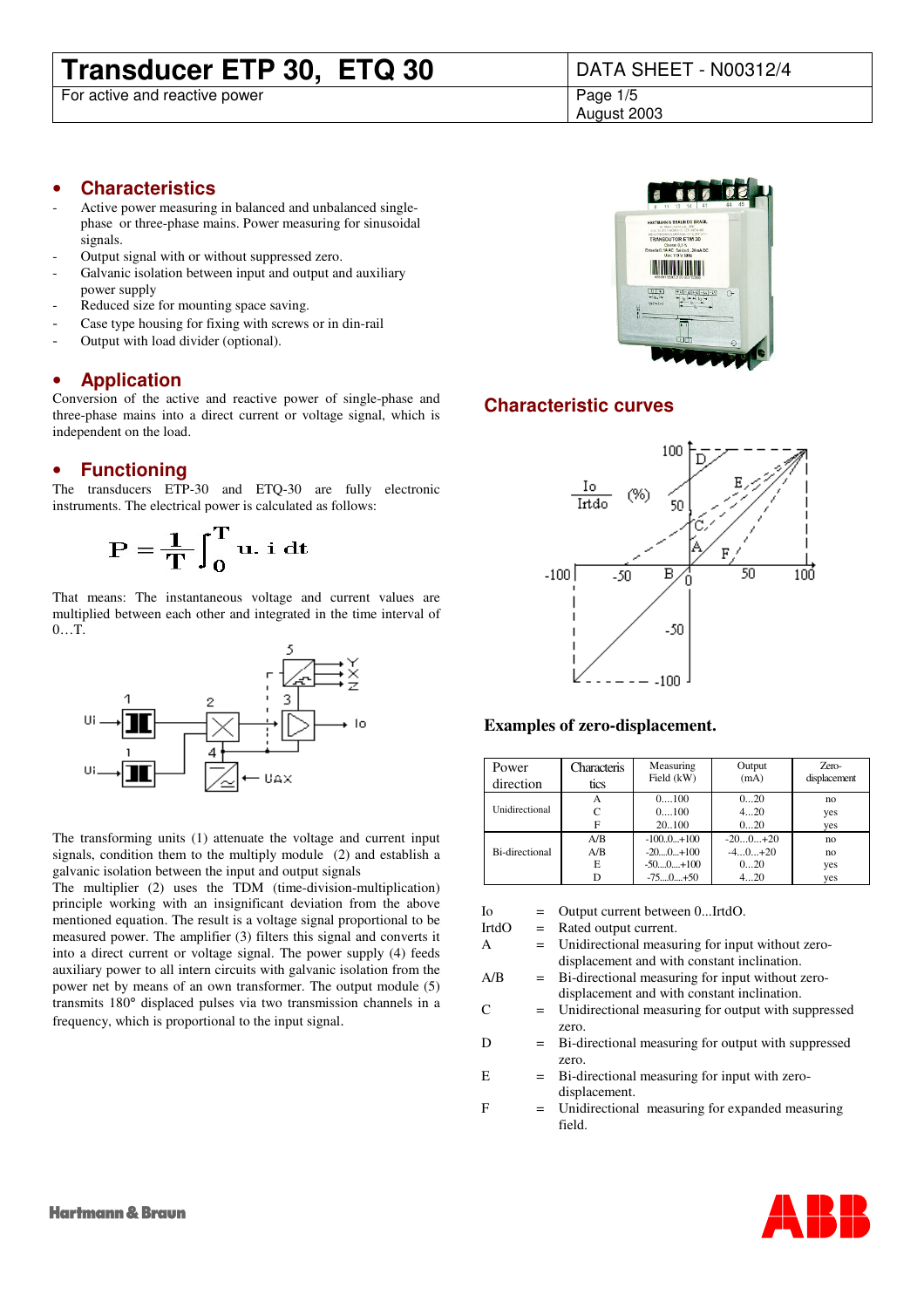# **Transducer ETP 30, ETQ 30**<br>For active and reactive power<br>Page 2/5

For active and reactive power

August 2003

### **Technical data (NBR 8145)**

#### **Input**

| Rated voltage   | 0110/220/380/500V                                      |  |  |  |  |  |  |  |
|-----------------|--------------------------------------------------------|--|--|--|--|--|--|--|
| Current         | $0.1/5$ A (other on consult)                           |  |  |  |  |  |  |  |
| Signal limit    | $UrtdI = 10660V$                                       |  |  |  |  |  |  |  |
|                 | IrtdI = $0.55$ A                                       |  |  |  |  |  |  |  |
| Calibration     |                                                        |  |  |  |  |  |  |  |
| factor (cf)     | $0.51.5$ (others on consult)                           |  |  |  |  |  |  |  |
|                 | The scale end value has to be calculated with a        |  |  |  |  |  |  |  |
|                 | factor between $0, 51, 5$ times the value of the       |  |  |  |  |  |  |  |
|                 | apparent power. The apparent power $(S)$ is            |  |  |  |  |  |  |  |
|                 | calculated using the value of the primary winding      |  |  |  |  |  |  |  |
|                 | of the transformers:                                   |  |  |  |  |  |  |  |
|                 | $S = U \times I$ (single phase circuit)                |  |  |  |  |  |  |  |
|                 | $S = U \times I \times \sqrt{3}$ (three phase circuit) |  |  |  |  |  |  |  |
|                 | $cf = P$ or $Q$ = wanted power (scale end)             |  |  |  |  |  |  |  |
|                 | S<br>apparent power                                    |  |  |  |  |  |  |  |
| Zero            |                                                        |  |  |  |  |  |  |  |
| displacement    | max. $75%$                                             |  |  |  |  |  |  |  |
| Consumption     | voltage input: $\leq \pm 1$ mA                         |  |  |  |  |  |  |  |
|                 | current input: $\leq \pm 0.15 \text{VA}$               |  |  |  |  |  |  |  |
| Rated frequency | 50:60:400 Hz ±10%                                      |  |  |  |  |  |  |  |
|                 | (others on consult)                                    |  |  |  |  |  |  |  |
|                 |                                                        |  |  |  |  |  |  |  |

Overload permanently: 1,5 x UrtdI ; 2 x IrtdI

maximum: 250 A/1s

briefly: 4 x UrtdI/1s; 50 x IrtdI/1s

Ground voltage 660V max. (IEC 348)

#### **Output**

| Unidirectional     |                                                    |  |  |  |  |  |  |  |  |  |
|--------------------|----------------------------------------------------|--|--|--|--|--|--|--|--|--|
| measuring          | $01/5/10/20mA$ , 420mA (others on consult)         |  |  |  |  |  |  |  |  |  |
| Bi-directional     |                                                    |  |  |  |  |  |  |  |  |  |
| measuring          | $-50+5mA$                                          |  |  |  |  |  |  |  |  |  |
|                    | $-100.+10$ mA > max. zero displacement $\leq 75\%$ |  |  |  |  |  |  |  |  |  |
|                    | $-200+20$ mA                                       |  |  |  |  |  |  |  |  |  |
|                    | 420mA<br>max. zero displacement $\leq 75\%$        |  |  |  |  |  |  |  |  |  |
|                    | (others on consult)                                |  |  |  |  |  |  |  |  |  |
| Signal limit       | Unidirectional measuring: 120mA                    |  |  |  |  |  |  |  |  |  |
|                    | $110V$ ; Rc $\geq 500\Omega$                       |  |  |  |  |  |  |  |  |  |
|                    | Bidirectional measuring: $\pm 1 \pm 20$ mA         |  |  |  |  |  |  |  |  |  |
|                    | $\pm 1 \pm 10V$ ; Rc $\geq 500\Omega$              |  |  |  |  |  |  |  |  |  |
|                    | maximum:<br>$\leq$ 1.5 IrtdO,                      |  |  |  |  |  |  |  |  |  |
|                    | $\leq$ 25V; Rc = infinite                          |  |  |  |  |  |  |  |  |  |
| Load limit         | $Rc =$<br>15.000(mV)<br>Ω                          |  |  |  |  |  |  |  |  |  |
|                    | max output signal (mA)                             |  |  |  |  |  |  |  |  |  |
| Residual ripple    | $\leq 0.5\%$ (peak to peak)                        |  |  |  |  |  |  |  |  |  |
| Output with load   |                                                    |  |  |  |  |  |  |  |  |  |
| divider (optional) | To calculate Rc use 7.500mV instead of             |  |  |  |  |  |  |  |  |  |
|                    | 15.000mV, the results will br the same             |  |  |  |  |  |  |  |  |  |
|                    | for both outputs.                                  |  |  |  |  |  |  |  |  |  |

#### **Power supply**

a) 20…60Vac/Vdc b) 85…265Vac/90…300Vdc consumption: ± 4W

### **Influence magnitudes**<br>Error limit 0,5%

 $0,5\%$ (normal) or  $0,25\%$  (optional)

| Reference<br>Input     |                 |                     | $II = 0$ IrtdI;                         |
|------------------------|-----------------|---------------------|-----------------------------------------|
| conditions             |                 |                     | $UI = 0UrtdI$                           |
|                        | Frequency       |                     | frtd $\pm 2\%$                          |
|                        | Form factor:    |                     | 1,111                                   |
|                        | Auxiliary power |                     |                                         |
|                        | supply:         |                     | UAX $\pm 2\%$                           |
|                        | Power factor    |                     | c o s $\varphi$ = 1 (active power)      |
|                        |                 |                     | s e $n\varphi = 1$ (reactive power)     |
|                        | Load:           |                     | $0,5RC$ max.                            |
|                        | Ambient         |                     |                                         |
|                        | temperature:    |                     | $25^{\circ}$ C $\pm 2K$                 |
|                        | Heat up time:   |                     | $\pm 20$ min.                           |
| Additional error above |                 |                     |                                         |
| 1,2IrtdI or UrtdI      |                 | $\leq 0.2\%$        |                                         |
| Linearity deviation    |                 |                     | $\leq 0.2\%$ (included in error limit)  |
| Load                   |                 | $\leq 0.05\%$       | $RC = 0$ $RC$ max.                      |
|                        |                 |                     | (included in error limit)               |
| Temperature            |                 | $\leq 0.2\%$ /10 K: |                                         |
|                        |                 |                     | rated temperature 25°C                  |
| Auxiliary power supply |                 |                     | $\leq 0.05\%$ within the permitted      |
|                        |                 |                     | tolerance range for the supply voltage  |
| Response time          |                 | $\leq 200$ ms       |                                         |
| External magnetic      |                 |                     |                                         |
| interference           |                 | $0.4$ kA/m          | $\leq 0.5\%$ for field intensity of     |
| Radio frequency        |                 |                     |                                         |
| interference           |                 | $\leq 0.5\%$        | between 27460MHz                        |
|                        |                 |                     | at a distance of 1m; power 1 W          |
| Crest factor           |                 |                     | $\leq$ 4 for alternating not sinusoidal |
|                        |                 |                     | electrical magnitude                    |
| <b>Electrical test</b> |                 |                     |                                         |

Test voltage:  $UAX = 20...60Vca/Vcc = 1,5kV/1$  min. 60Hz between auxiliary power supply and others Test voltage:  $UAX = 85...265Vca/90...300Vcc = 2.5kV/1$  min. 60Hz Between auxiliary power supply and others Peak and transient 5kV; 1,2/50 Uo; 0,5Wo High frequency interference 2,5kV; 1MHz; 400 pulses / 1s

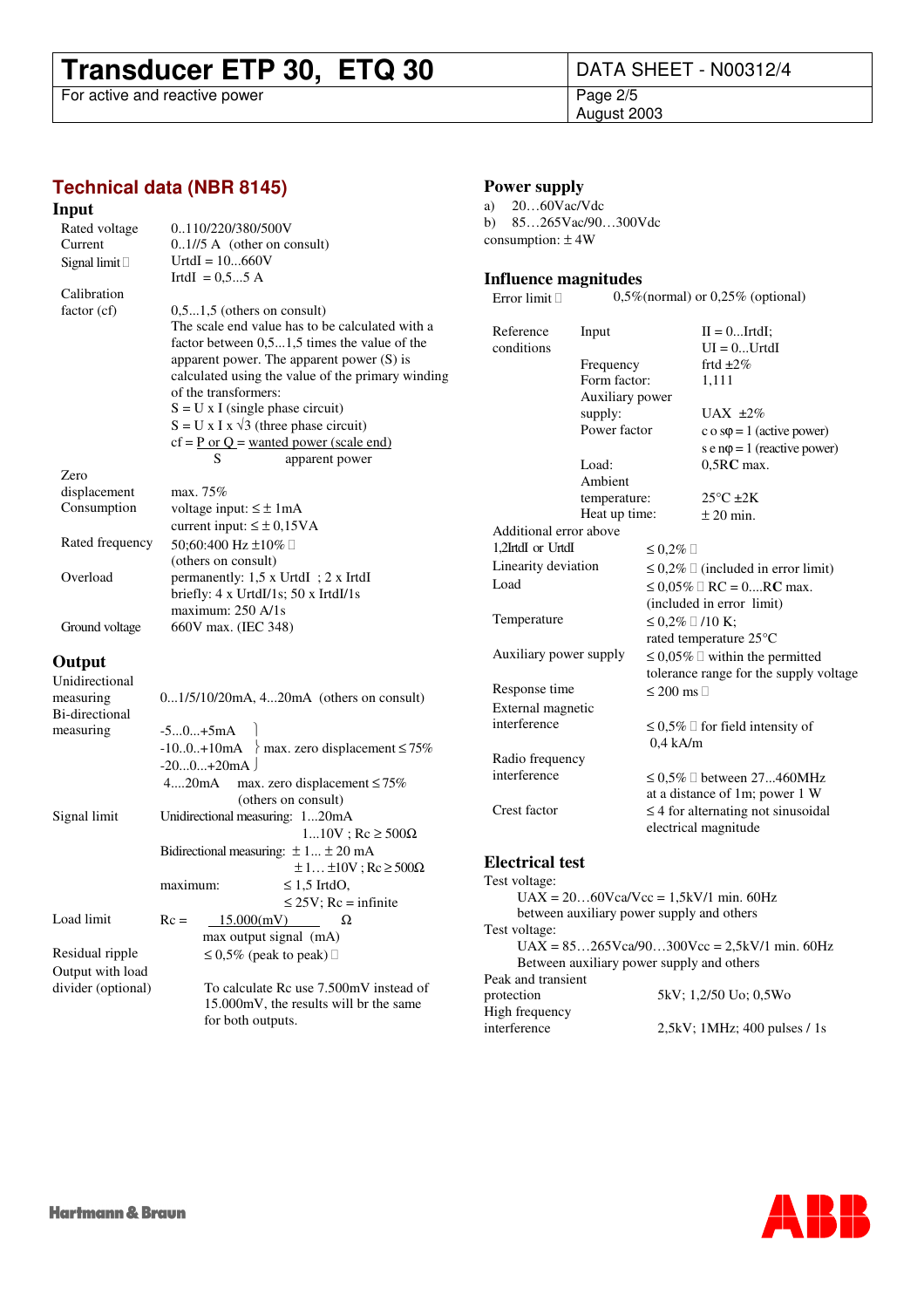## **Transducer ETP 30, ETQ 30** DATA SHEET - N00312/4

For active and reactive power

August 2003

#### **Construction and mounting**

| <b>Type</b>      | Case                                          |
|------------------|-----------------------------------------------|
| Housing          | Base and cover of plastic                     |
| Fastening        | Surface mounting with two screws M4, or using |
|                  | DIN rail.                                     |
| Electrical       | Frontal terminals for eye and fork type cable |
| connection       | shoes                                         |
| Protection class | IP $50$ in housing                            |
| (NBR6146)        | IP 20 at the connection terminals             |
| Weight           | $\pm 0.7$ kg                                  |

#### **Climatic conditions**

Operation temperature -20...+60°C Functioning temperature -25...+70°C Transport and storage temp.  $-40...+80^{\circ}C$ Relative humidity  $\leq 75\%$  of annual average with light

**Mechanical test**

acceleration 30g during 11ms Vibration acceleration 2g frequency 5..150Hz

condensation (others on consult)

#### **Notes:**

Umin = 50V for single-phase circuit power or equilibrated threephase circuit with a simulated phase.

Frequency deviation  $= \pm 0.6\%$  max. for active power measuring in single-phase circuit or reactive power measuring in equilibrated three-phase circuit with a simulated phase.

 Unidirectional measuring related to the end value of the output signal. Bi-directional measuring related to the end value of the biggest signal range.

Response times below 200 ms result in bigger residual ripple.

#### **Electrical Connections**



Uax **=** Auxiliary power supply

- $O1 =$  Current or voltage output normal
- O2 = Output with load divider (double output) optional

#### **Notes**

When using only O2 jump terminals 61 and 62

 When using "double output", there is no galvanic isolation between the output signals.





**Input without PT**



s

 $L1(R)$ 

 $L2(S)$ 

 $L3(T)$ 

 $c)$ 3 $\sim$ 1E



d)3~1E OU3N~1E

N(Mp)



 $e)3002E$ 





f)3N∾2E 0U3N∾3

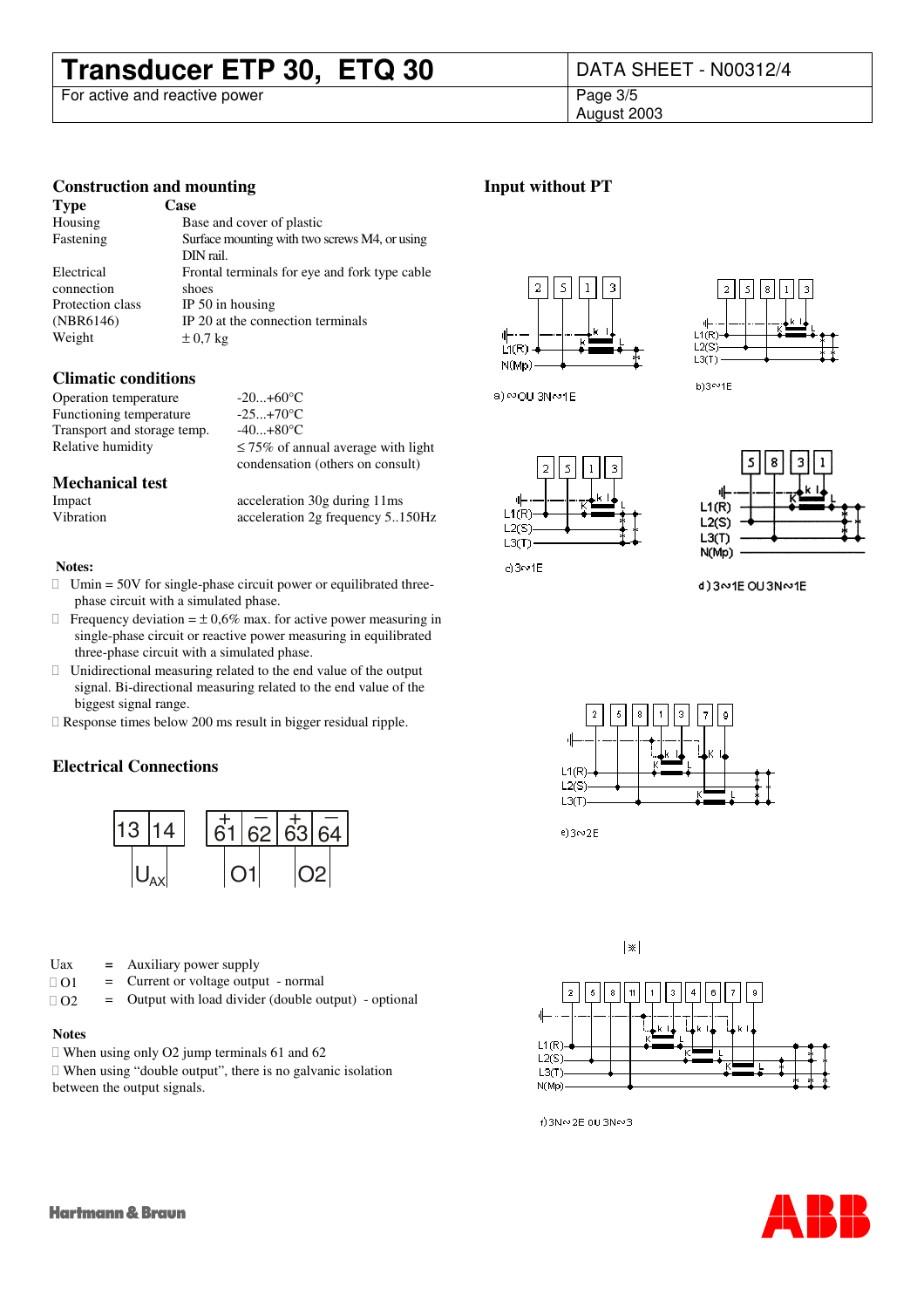# **Transducer ETP 30, ETQ 30** DATA SHEET - N00312/4

For active and reactive power

 $|\times|$ 

August 2003

#### **Input with PT**



- a) Active or reactive power for single-phase AC or active power for 4-wire 3-phase with balanced load.
- b) Active power for 3-wire 3-phase with balanced load (ETP-30).
- c) Active power for 3-wire 3-phase with balanced load, one phase simulated only with (ETP-30).
- d) Reactive power for 3-wire or 4 wire 3-phase with balanced load only with (ETQ-30).
- e) Active or reactive power for 3-wire 3-phase with unbalanced load.
- f) Active or reactive power for 4-wire 3-phase with unbalanced load
- g) Voltage transformer for connection diagram (a), ( c) and (d).
- h) Voltage transformer in V circuit for connection diagram (b), (e) and (f).
- i) 3 single-pole isolated voltage transformers for connection diagram (b), ( e) and (f)
- j) 3-phase transformer for connection diagram (b), ( e) and (f).

(\*) 4-wire 3-phase with unbalanced load:

Terminal connection 11 is omitted only in transducer ETQ-30 and ETP-30 with 2 multipliers ( $UL1 + UL2 + UL3 = 0$ ).

#### **Dimensional drawing**

Dimension in mm







### **Additional information**

The following items contain tips and cautions to be observed by the user for a good functional performance, as well as the maintenance of the instrument and the safety of the installations.

#### **Cautions**

Be sure the voltages and current to be connected to the instrument, are compatible.

Loosen all connections from the instrument before removing it from the installation.

#### **Mounting Instructions**

Observed the ambient temperature range. At the place of installation, values for vibration, dust, dirt and humidity, which must remain between the limits, established by the protection class of the housing and the climatic group, specified in this data sheet, have to be observed.

For fastening on flat area use two M4 screws. For mounting on DIN rail, use the snap-in device on the rear of the instrument.

The connections can be made with eye or fork type cable shoes.

#### **Instructions for Use**

When connections have been made, switch on the power supply and check at the output the functioning of the transducer.

For quoting and ordering please issue your order according to the specification text.

#### **Example:**

**Transducer ETP-30** Housing: Case

Rated frequency: 60Hz Measuring circuit: Single-phase<br>Input voltage and current: 0...110V/0...5A Input voltage and current: Calibration factor: 0,909 Output signal: 4...20mADC Measuring field: 200..500W Optional: Class 0,5%

Auxiliary power supply: 85…265Vca/90…300Vcc

**Code number: N0031221221355C**